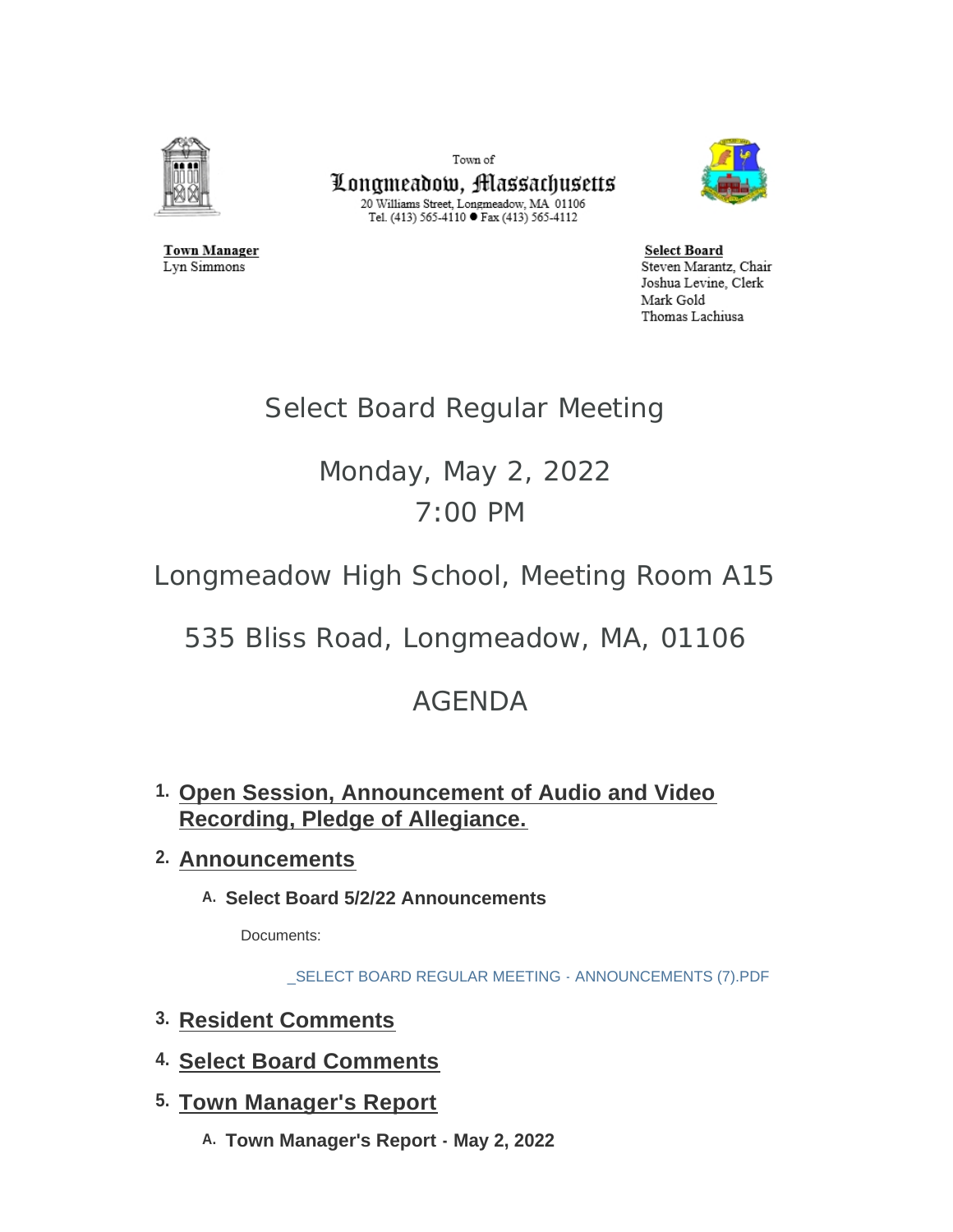Documents:

#### [TOWN MANAGER REPORT MAY 2 2022.PDF](https://www.longmeadow.org/AgendaCenter/ViewFile/Item/2305?fileID=22661)

### **Old Business 6.**

#### A. Approval of Meeting Minutes

#### **April 4, 2022 Draft Minutes a.**

Documents:

[DRAFT 2022 APRIL 4 MINUTES.PDF](https://www.longmeadow.org/AgendaCenter/ViewFile/Item/2291?fileID=22651)

#### **Letter of Commitment - MVP Action Grant B.**

Documents:

[MVP\\_LOS\\_SELECTBOARD\\_DRAFT.PDF](https://www.longmeadow.org/AgendaCenter/ViewFile/Item/2251?fileID=22555) [LONGMEADOW MVP ACTION GRANT PROPOSAL PRESENTATION TO](https://www.longmeadow.org/AgendaCenter/ViewFile/Item/2251?fileID=22637)  SEELCT BOARD.PDF

#### **Quarterly Investment Report C.**

Documents:

MARCH 2022 INVESTMENT REPORT PDF [MARCH 31 OPEB.PDF](https://www.longmeadow.org/AgendaCenter/ViewFile/Item/2279?fileID=22553)

#### **Update - The Town of Longmeadow and LCTV Operating D. Agreement**

Discussion needed on Section 12- Board membership. Please see attached.

Documents:

[SECTION 12 - BOARD MEMBERSHIP.PDF](https://www.longmeadow.org/AgendaCenter/ViewFile/Item/2288?fileID=22638)

### **7. New Business**

#### **Longmeadow Country Club Liquor License Amendment - A. Change in Manager**

Documents:

[LICENSING AUTH CERTIFICATION FORM LONGMEADOW COUNTRY](https://www.longmeadow.org/AgendaCenter/ViewFile/Item/2258?fileID=22551)  CLUB - CHANGE OF MANAGER.PDF [LONGMEADOW COUNTRY CLUB - CHANGE IN LIQUOR LICENSE](https://www.longmeadow.org/AgendaCenter/ViewFile/Item/2258?fileID=22650)  MANAGER APPLICATION (CORI REDACTED).PDF

- **Town Moderator Town Meeting Discussion B.**
- **Historic District Concern #012222A C.**

Additional supporting documents will be uploaded.